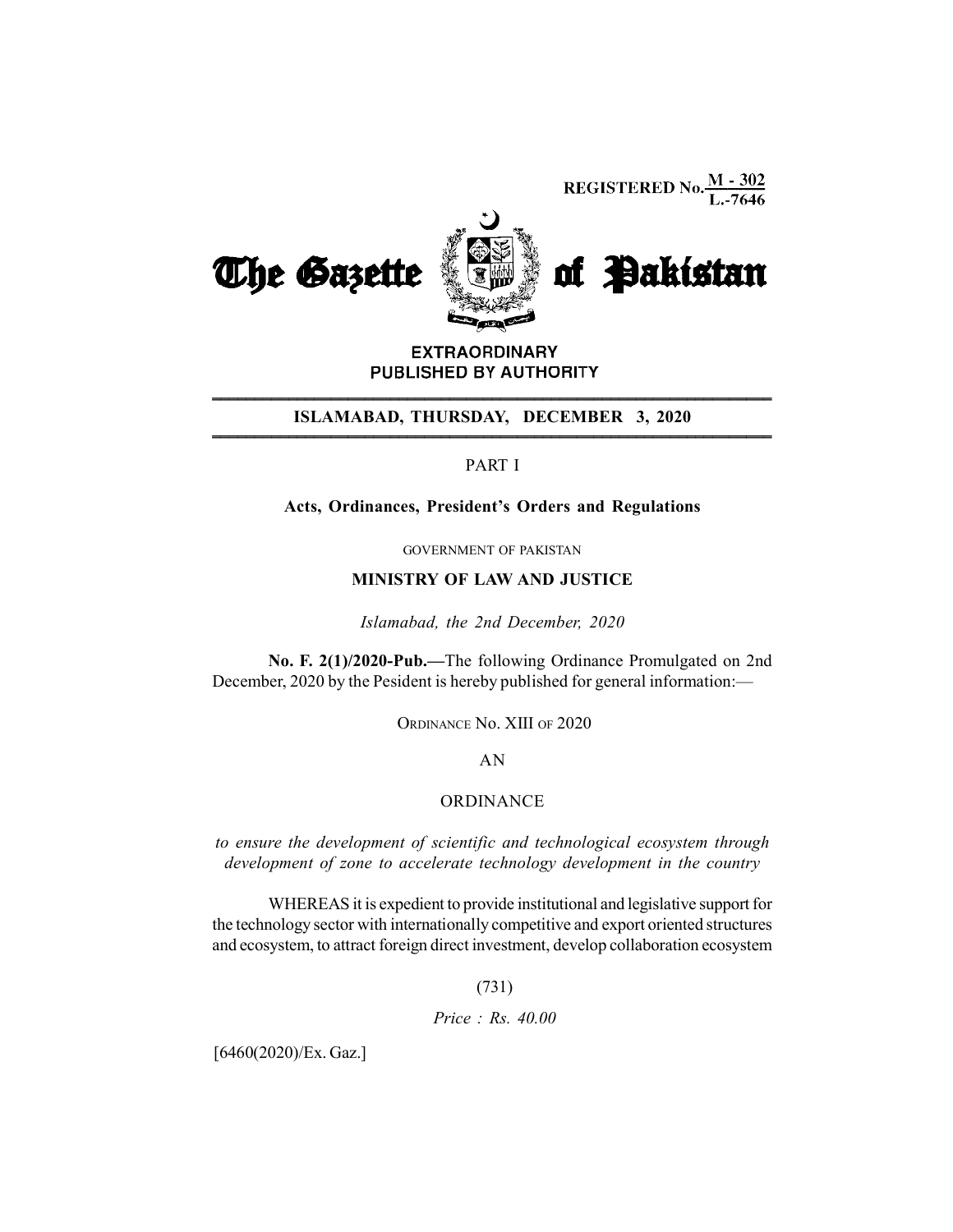connecting academia, research and technology industry, to initiate innovation in production systems and products, to increase the standards and quality of technology goods and services, to increase productivity and decrease the costs of production through high-tech interventions, intensive innovation and futuristic entrepreneurship, to enable job creation, to commercialise technological knowledge and to provide for matters connected therewith or incidental thereto,

AND WHEREAS, the Senate and the National Assembly are not in session and the President is satisfied that circumstances exist which render it necessary to take immediate action;

NOW, THEREFORE, in exercise of the powers conferred by clause (1) of Article 89 of the Constitution of Islamic Republic of Pakistan, the President of the Islamic Republic of Pakistan is pleased to make and promulgate the following Ordinance:—

1. Short title, extent and commencement.—(1) This Ordinance shall be called the Special Technology Zones Authority Ordinance, 2020.

- (2) It extends to the whole of Pakistan.
- (3) It shall come into force at once.

2. Definitions.—In this Ordinance, unless the context otherwise requires,—

- (a) "Authority" means the Special Technology Zones Authority established under section 3;
- (b) "Board" means the Board of Governors constituted under section 6;
- (c) "Chairperson" means the Chairperson of the Authority appointed by the Prime Minister, pursuant to the provisions of this Ordinance and includes the person when acting as the Chairperson;
- (d) "capital equipment" means plant, equipment, devices, instruments, accessories, machinery, hardware, materials, software (licensing, certifications etc.), tools and component parts required to perform functions of zone developers and zone enterprises;
- (e) "Division Concerned" means the Division to which business of this Ordinance stands allocated;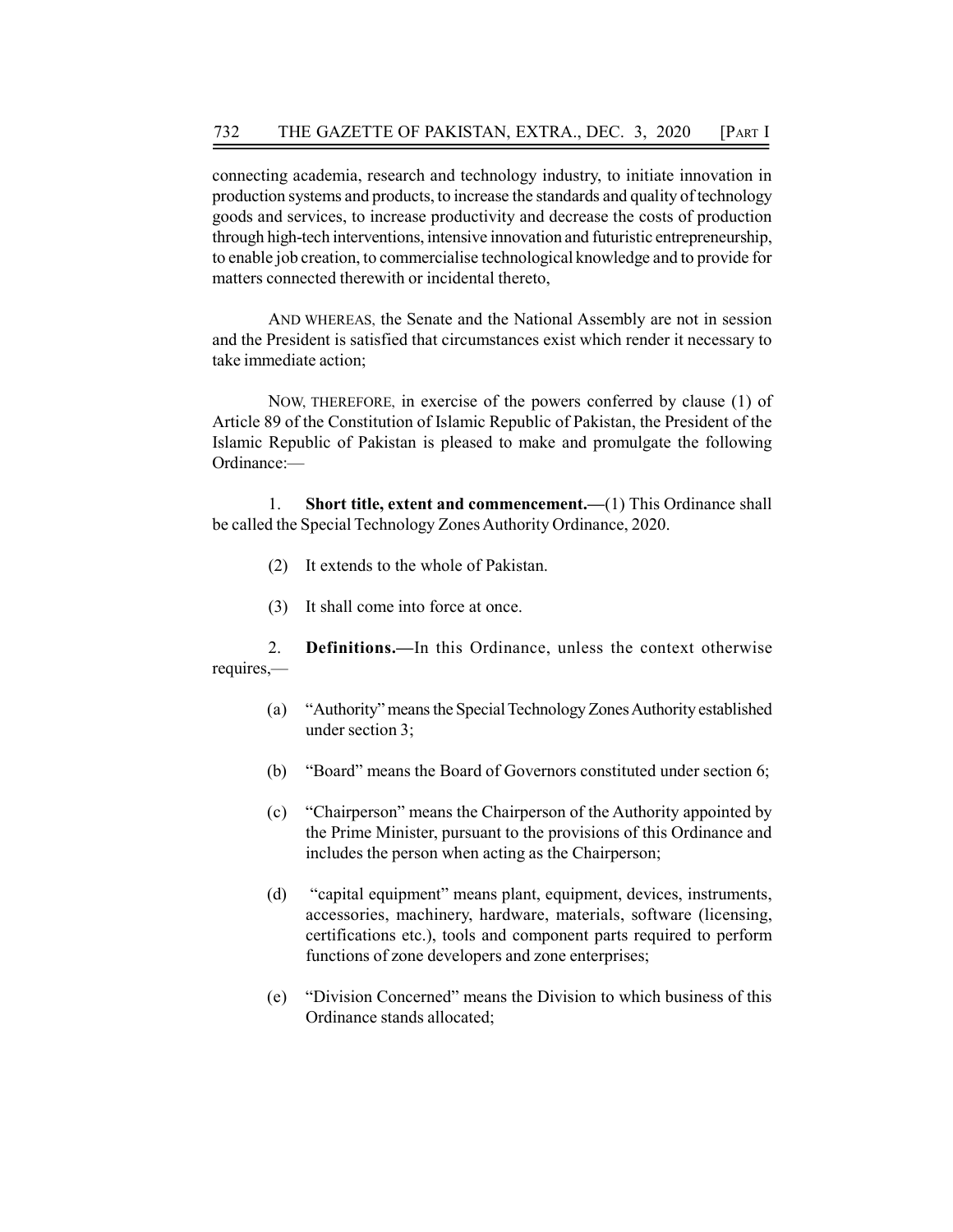- (f) "development plan" means a comprehensive document outlining the details and design of development of land, property or real estate and other matters pertaining to the construction.
- (g) "development agreement" means a duly approved agreement between Authority and a zone developer, agreed to and endorsed by the Approvals Committee, that authorizes zone developer to develop and establish a zone.
- (h) "management" means the management team of the Authority appointed under section 7;
- (i) "master plan" means an overarching planning document providing conceptual spatial, landscape and infrastructure layout, which is used to structure land and development.
- (j) "Prescribed" means prescribed by rules or regulations made under this Ordinance;
- (k) "Regulations" means regulations made under this Ordinance;
- (l) "research and development" mean regular activities carried out with the purpose of obtaining new knowledge that shall enable the development of science and technology or creating new equipment, products and tools using the available information and resources, creating new systems, processes and services including software production or improving those that are available;
- (m) "Rules" means rules made under this Ordinance;
- (n) 'Schedule' means schedule made under this Ordinance;
- (o) 'technology sector' means sectors identified, notified and approved by the Authority for the purpose of this Ordinance;
- (p) "zone developers" means a public, private or a public-private legal entity, group of companies or consortium notified by the Authority as such;
- (q) "zone enterprise" means any public, private, or public-private legal entity investing, operating, functioning within the zone and notified as such by the Authority;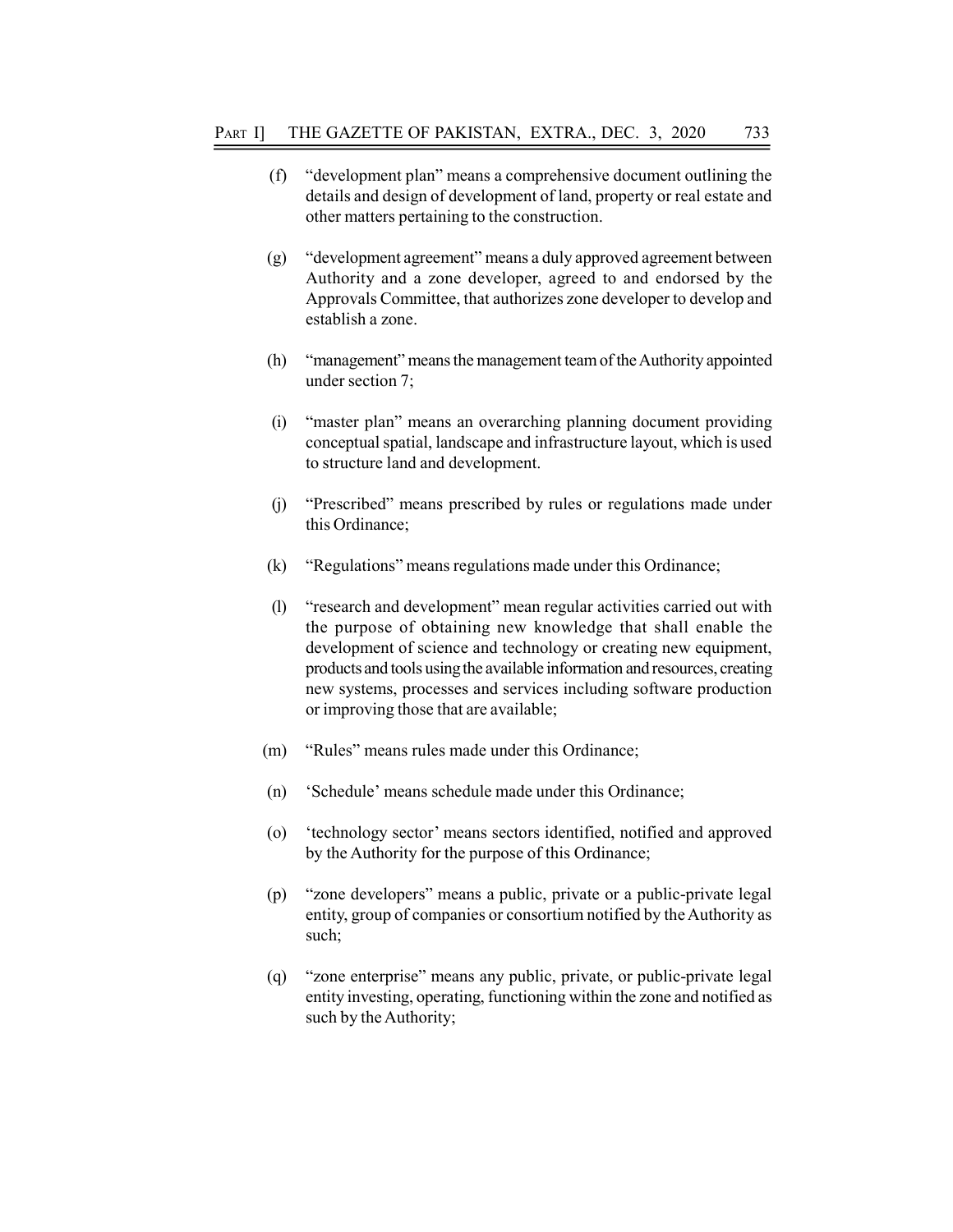(r) "zone" shall include any defined geographical area notified by the Authority with any such name including, but not limited to special technology zones, information technology parks, high-tech industrial area, software technology park, hardware technology park, technology export zones, free technology zones, science and technology park, information technology zones, science and technology zone, R&D Zone, opportunity zone, innovation zone, technology development zone, knowledge parks, smart city, knowledge city, technology incubation zone or any sector zone which may require technological intervention such as biotech, chemical technologies, agri-tech, fin tech, robotics, nanotech etc. and other zones with any combination or combinations of the aforesaid fields.

3. Establishment of the Authority.—(1) On the commencement of this Ordinance, there shall stand established an Authority to be called as the Special Technology Zones Authority in accordance with the provisions of this Ordinance.

(2) The Authority shall be a body corporate having perpetual succession and a common seal, with power, to purchase, acquire, sell and hold property, and shall by the said name sue and be sued.

(3) The headquarters of the Authority shall be at Islamabad and the Authority may establish regional or sub-offices elsewhere either within or outside Pakistan as required.

(4) The Authority shall have power to constitute as many committees, councils and associations nationally and internationally to achieve its goals, as it may deem fit.

4. Powers of the Authority.—(1) Subject to the provisions of this Ordinance, the Authority may take such measures and exercise such powers as may be required for performance of its functions.

(2) Without prejudice to the generality of the powers conferred by subsection (1), the Authority shall—

- (a) primarily be responsible for planning, policy formulation, execution, operations, monitoring and evaluation of zones which may be assigned to it, approved by it or developed by it from time to time;
- (b) approve and notify zones with the approval of Board;
- (c) have the power to grant license to zone developers and zone enterprises for carrying out activities related to zones;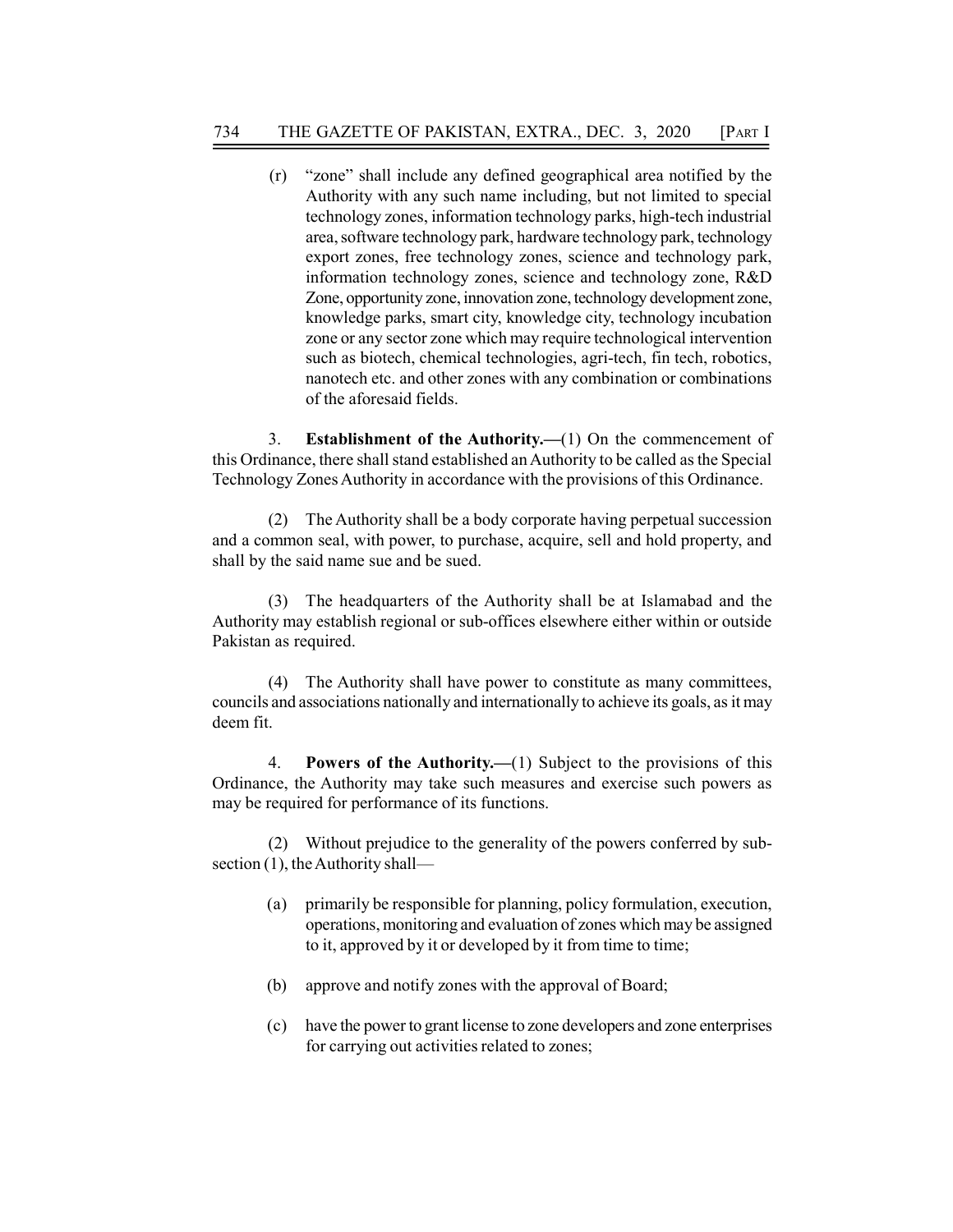- (d) be responsible for development, implementation and functioning of zones;
- (e) make arrangements for provision of security, utility, roads, basic infrastructure, high speed internet and any other services required to ensure smooth development and functioning of zones;
- (f) allow any additional incentive over and above those provided in the Ordinance, subsidies and rebates, for zone developers and zone enterprises, with approval of the Federal Government; and
- (g) seek assistance from any officer, Ministry, Division, department or agency for the performance of its functions under this Ordinance;

5. Functions of the Authority.—(1) To perform its functions, the Authority may—

- (a) from time to time, review national investment policies, laws and regulations that impact zones and propose any amendments, modifications and relaxations therein to the Federal Government;
- (b) initiate and consider zone investment proposals and categories for investment which may require specific treatments and interventions and recommend, where appropriate, additional incentives or relaxations of conditions or criteria to the Federal Government for approval;
- (c) be associated in the formulation of all policies that may have an impact on investment in technology sector in Pakistan, including inter-alia, economic, fiscal and trade policies;
- (d) coordinate with Ministries, departments, agencies and Provincial Governments with regard to policies and their implementation having impact on investment in technology sector;
- (e) develop or cause to be developed national special technology zone strategy, national emerging technologies strategy, and national information and communication technology strategy;
- (f) identify and promote technology sector investment opportunities and their promotion in Pakistan and abroad;
- (g) develop and approve mechanisms and arrangements for management and operations of zones including one-window facility for provision of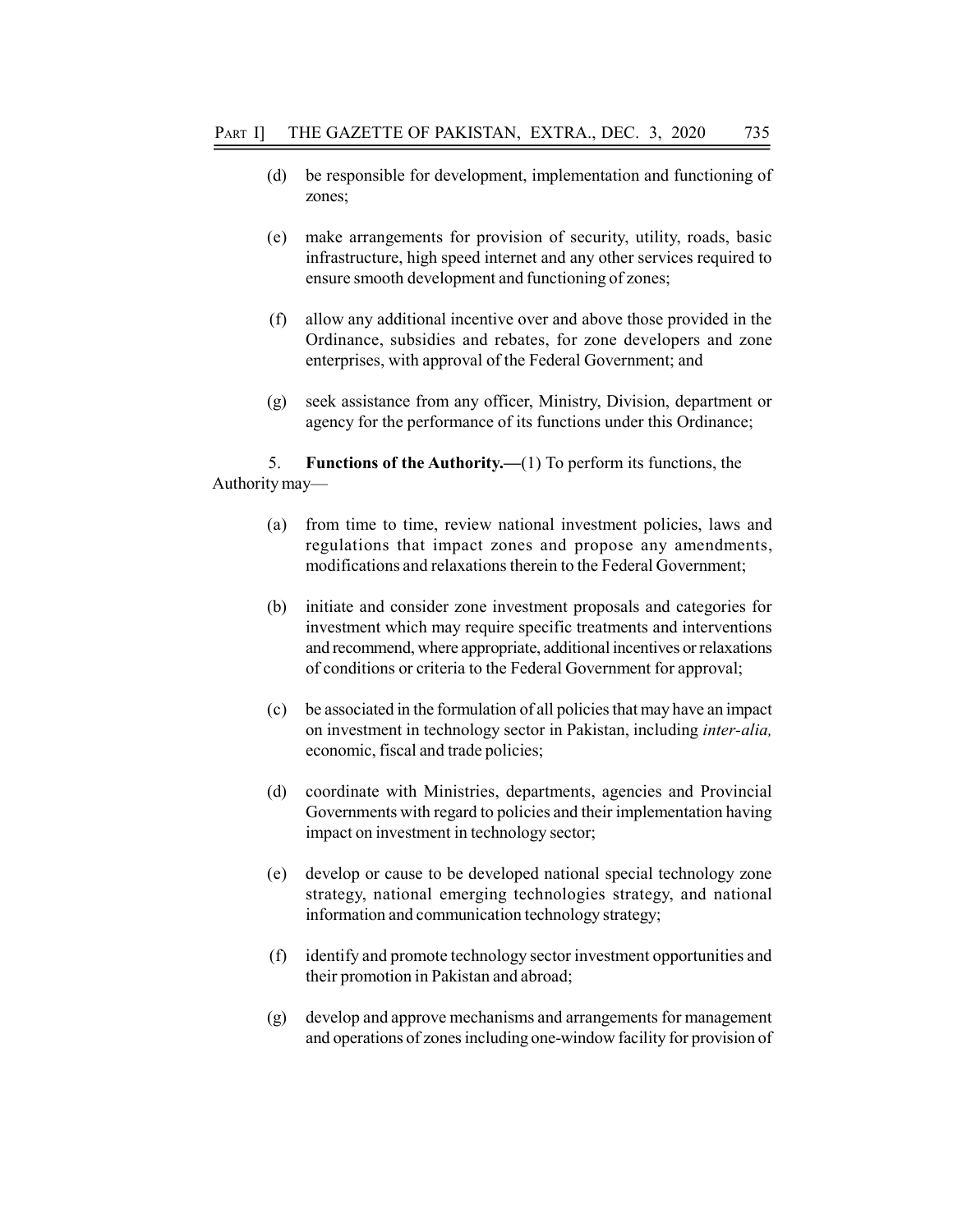all services and utilities, physical infrastructure, logistics infrastructure, human capital development and digital infrastructure for the zone;

- (h) identify, create and upgrade technological and scientific clusters and industrial support systems within zones including, but not limited to, inter-alia, research and development centres, skill development centres, training institutes, data centres, universities, hospitals, and other hard and soft infrastructure related to successful execution of zones;
- (i) attract investment into zones that include inter-alia foreign direct investments, venture capital funds, public sector investments, publicprivate investments and private funds;
- (j) marketing and promotion of zones by developing a marketing, imagebuilding and public relations strategy to generate interest in the potential and opportunities of the Pakistani market and publicize its activities;

(k) make recommendations to Federal and Provincial government to provide and procure lands for the zones;

- (l) identification and approval of locations for setting up zones;
- (m) procure and acquire land or any infrastructure for the zones;
- (n) appoint commissions, expert bodies and consultants to study various aspects of attracting investments in technology related businesses and improving the investment climate, procedures and other related matters;
- (o) develop studies, feasibility reports, experiments, public-private partnership frameworks, financial vehicles, technical research and surveys related to zones;
- (p) develop or cause to be developed master plans for zones and approve them;
- (q) act as one window for investors dealing with other relevant government entities on behalf of these investors;
- (r) issue letters of recommendation or invitation letters, which shall be deemed sufficient for the purpose of issuance of business and work permits or visas by relevant Authority;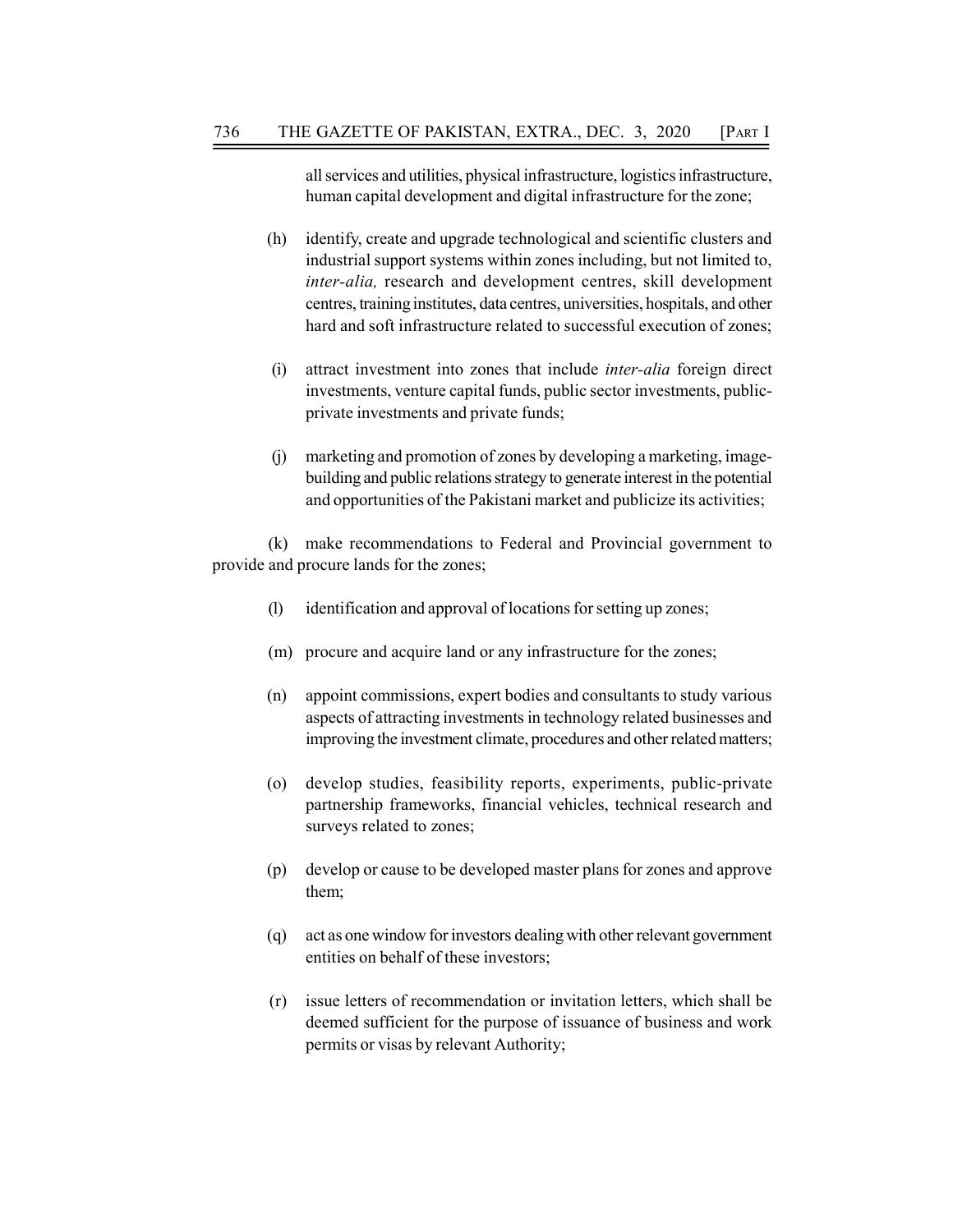- (s) collect, compile, analyse, maintain and distribute zones related information, from time to time publish analytical reports, trends and insights;
- (t) promote a congenial environment for investment into zones;
- (u) negotiate and finalize all such acts, deeds, initiatives, agreements for protection and promotion of technology related investments with other countries and represent Pakistan on regional and international level, that may be necessary or expedient for the purpose of successful planning, development, execution, implementation, management and maintenance of zones;
- (v) liaise with private sector trade bodies and associations for their active participation in promotion of technology related investment;
- (w) approval, issuance and cancellation of licences of zone enterprises and zone developers,
- (x) allocation of land, space, lots within zones developed by the Authority itself;
- (y) from time to time, determine and review the fees and charges for services provided by the Authority; and
- (z) perform any other function assigned to it by the Federal Government.

(2) The Federal Government may, from time to time, assign more functions and issue guidelines to the Authority.

6. Board.—(1) There shall be a Board of Governors of the Authority comprising the following members, namely:—

- (a) the Prime Minister of the Islamic Republic of Pakistan shall be its President;
- (b) Federal Minister in Charge of the Division concerned;
- (c) Chairperson of the Authority; and
- (d) not less than seven and not more than twenty-five ex-officio and Independent members, provided that not less than five Independent members shall be appointed from private sector from amongst persons of renowned integrity, expertise, experience and knowledge.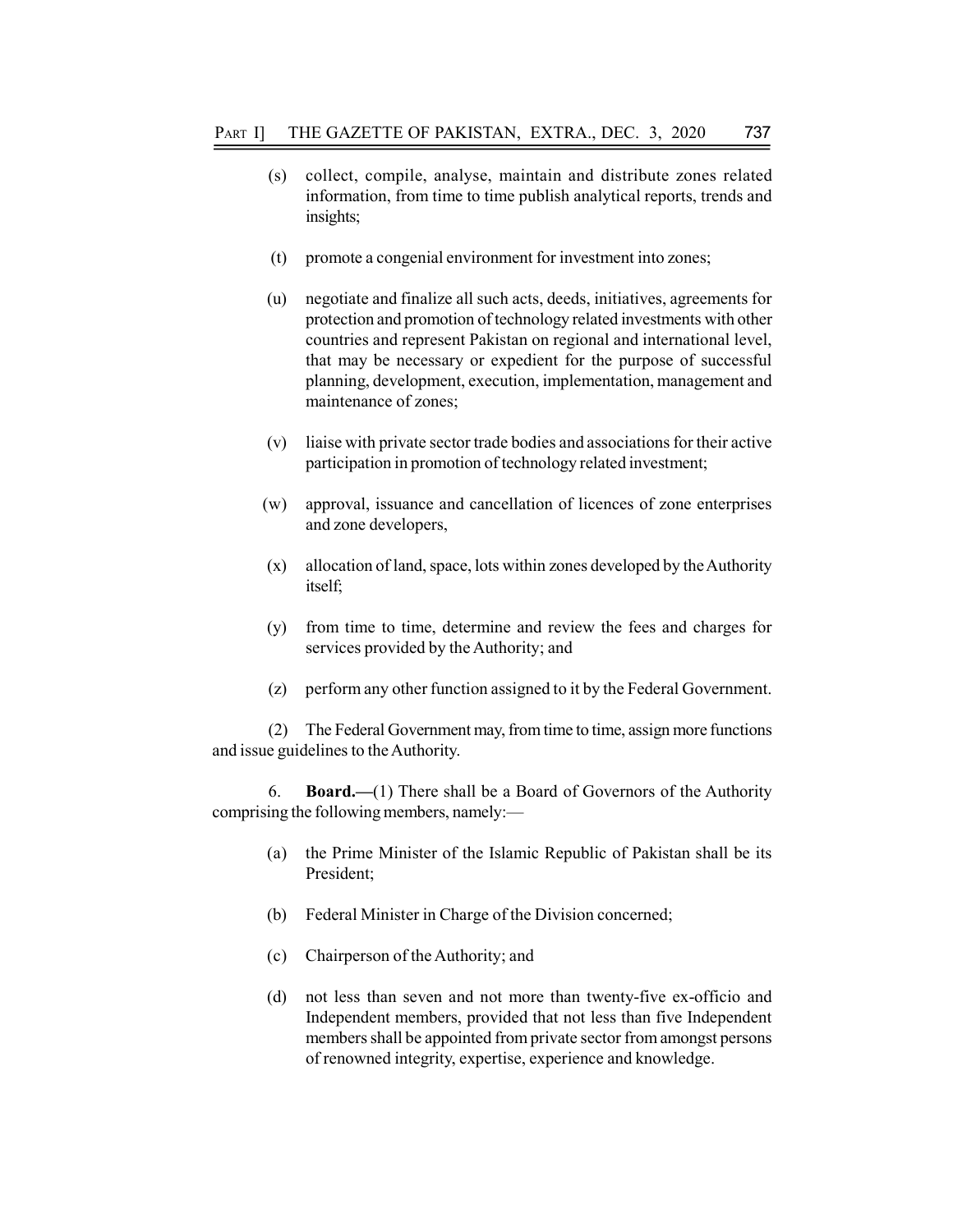(2) The ex-officio and the Independent members shall be appointed by the Federal Government and for a term of three years.

THE GAZETTE OF PAKISTAN, EXTRA., DEC. 3, 2020 [PART I]<br>
(2) The ex-officio and the Independent members shall be appointed by<br>
and Government and for a term of three years.<br>
(3) An ex-officio member shall hold office as mem holds the office by virtue of which he is a member and upon his transfer, retirement, resignation or removal from office, the person appointed in such person's place shall be the member. THE GAZETTE OF PAKISTAN, EXTRA., DEC. 3, 2020 [PART I]<br>
(2) The ex-officio and the Independent members shall be appointed by<br>
star Government and for a term of three years.<br>
(3) An ex-officio member shall hold office as me

President.

THE GAZETTE OF PAKISTAN, EXTRA., DEC. 3, 2020 [PART]<br>
(2) The ex-officio and the Independent members shall be appointed by<br>
rail Government and for a term of three years.<br>
(3) An ex-officio member shall hold office as memb Board may take approval of any decision through circulation among members of the Board. The Chairperson of the Authority may call a special meeting with the approval of the president of the Board. THE GAZETTE OF PAKISTAN, EXTRA., DEC. 3, 2020 [PART]<br>
(2) The ex-officio and the Independent members shall be appointed by<br>
and Government and for a term of three years.<br>
(3) An ex-officio member shall hold office as memb (2) The ex-officio and the independent members shall be appointed by<br>and Government and for a term of three years.<br>
(3) An ex-officio member shall hold office as member till such time he<br>eoffice by virtue of which he is am eoffice by virtue of wind meissamember and upon his transfer, retirement,<br>for one removal from office, the person appointed in such person's placeshall<br>nember.<br>(4) Secretary of the Board shall be appointed with the approva

the Board and in his absence, the President of the Board shall appoint any member to chair the meeting.

membership of the Board, and decisions of the Board shall be made with majority of total present members of the Board.

Authority.

7. Management.—(1) The management of the Authority shall consist of Chairperson and executive directors and any other officer of the Authority as approved by the Chairperson.

(2) The Chairperson shall be appointed by the Prime Minister of Pakistan for a period of three years and shall be eligible for re-appointment for one more similar term.

(3) The Chairperson shall be preferably from the private sector and shall be eligible for such remunerations as determined by the Prime Minister.

(4) The qualifications, experience and terms and conditions for appointment of the Chairperson, executive directors, management team and members of the Authority shall be prescribed by rules.

(5) The Chairperson may resign from his office by writing under his hand addressed to the Prime Minister. The Prime Minister may after providing the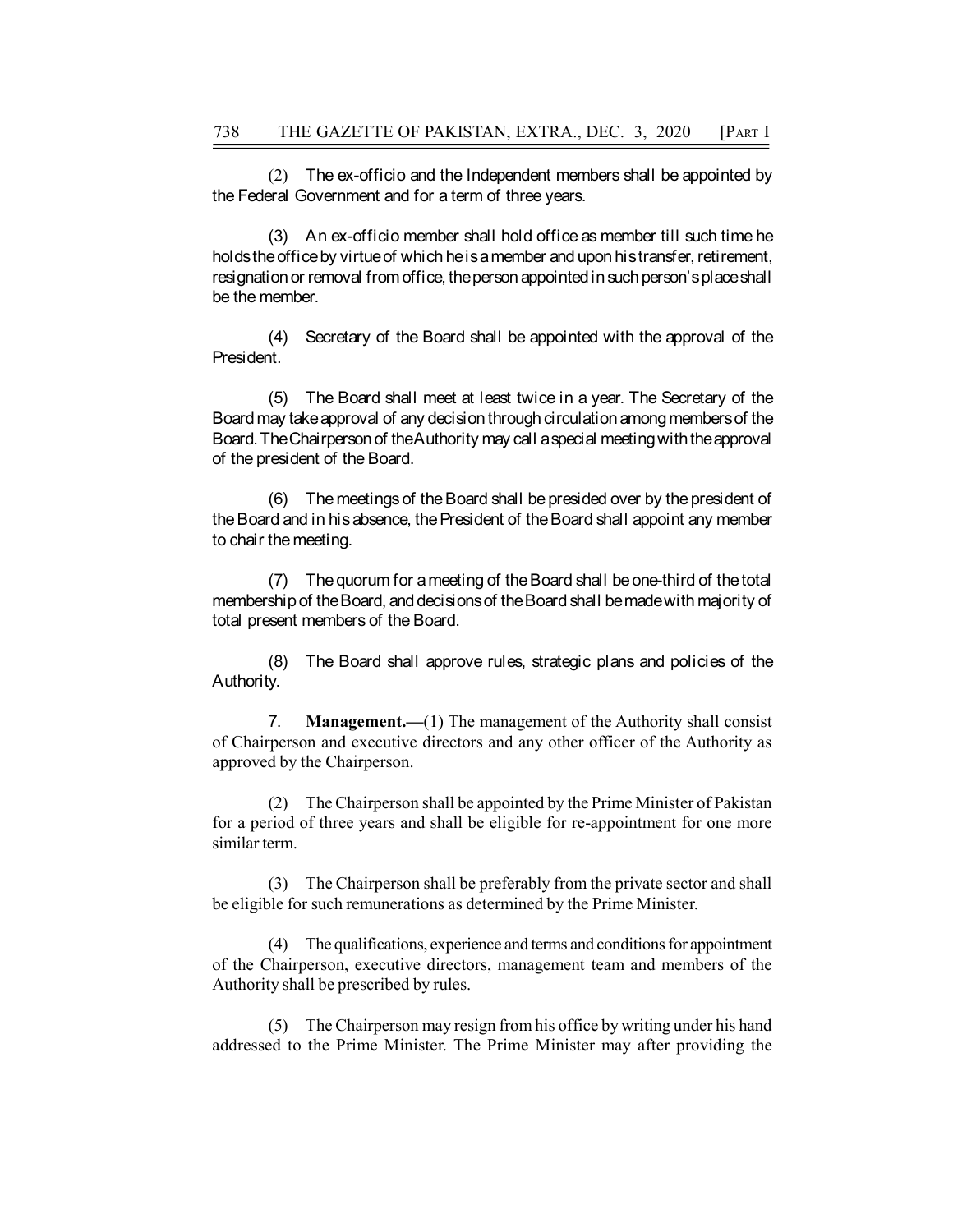opportunity of being heard remove the Chairperson from office if, on an inquiry conducted by a person or persons designated with the approval of the Prime Minister, he is found inefficient or unable to perform the functions of his office due to mental or physical disability, or to have committed misconduct.

8. Budget, finance and audit.—(1) The Authority, in respect of each financial year shall prepare its own budget in accordance with prescribed procedures and shall maintain complete and accurate books of account of its annual expenses and receipts.

(2) In respect of each financial year, the Authority shall submit for approval of the Federal Government, by such date and in such form as may be specified, a statement showing the estimated receipts and expenditure and the sums which are likely to be required from the Federal Government during the next financial year.

(3) The budget prepared by the Authority shall be reviewed by the budget committee consisting of three members and officers to be nominated by the Authority from amongst the directors, members and any senior office bearers within the Authority. The budget committee shall ensure that Authority complies with all requirements of this Ordinance, the rules and the regulations pertaining to such budget.

(4) The Authority may charge a fee for its services rendered to zone developers and zone enterprises as may be prescribed.

(5) The accounts of the Authority shall be audited annually by the Auditor General of Pakistan. Copies of the Auditor General's report on the accounts shall be provided to the Authority and the Federal Government.

(6) The Chairperson of the Authority shall be its principal accounting officer.

9. Grants.—(1) The Federal Government may, from time to time, place annual grants at the disposal of the Authority for the smooth discharge of its affairs.

(2) The Authority may apply for international grants for the purpose of achieving objectives of this Ordinance.

10. Funds.—(1) There shall be constituted a fund to be called the National Special Technology Zone Authority Fund, which shall vest in the Authority and shall be utilized by the Authority to meet all expenses and charges properly incurred in connection with carrying out the purposes of this Ordinance. The fund shall be credited all sums received by the Authority. The Fund shall consist of—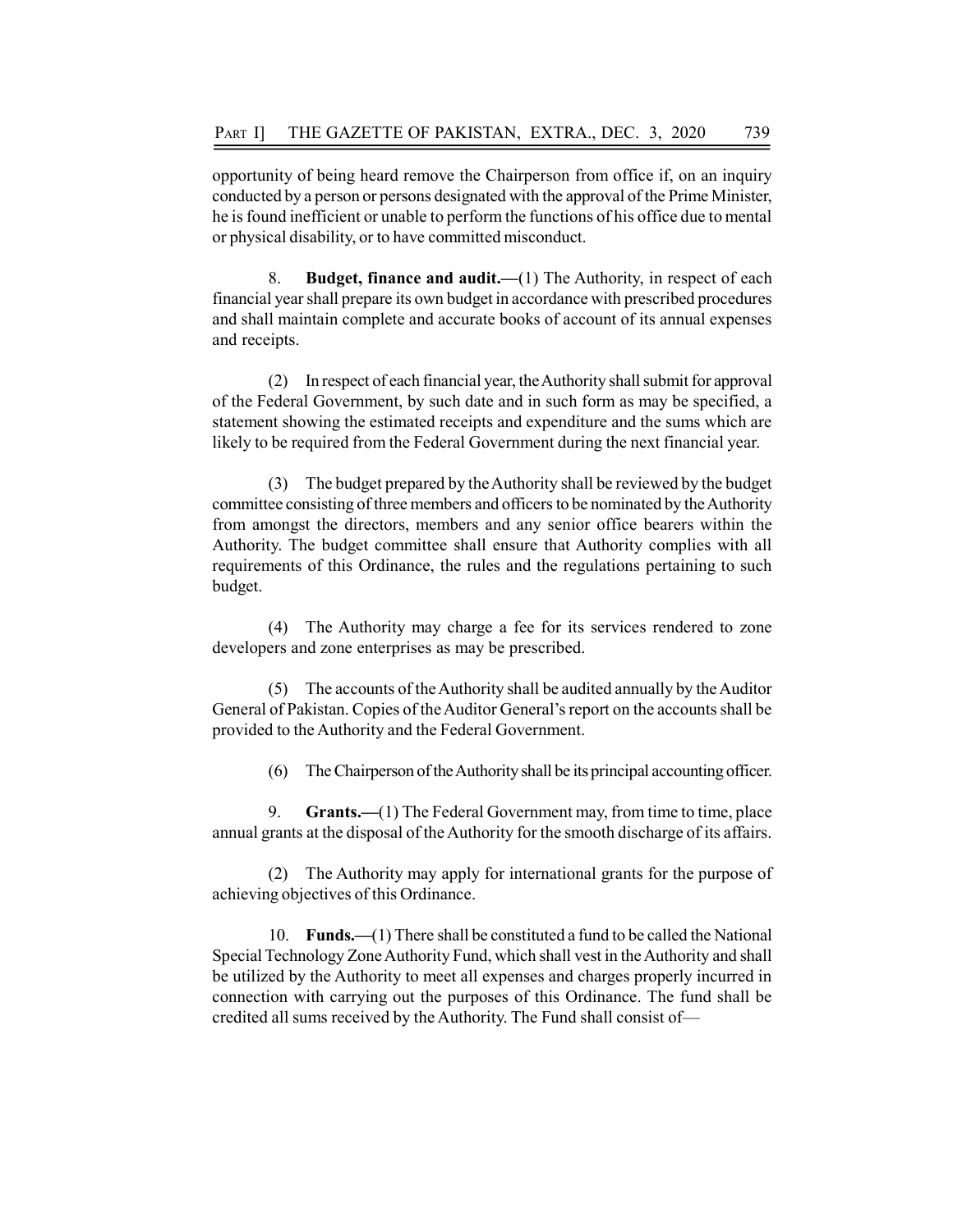- (a) funds provided by the Federal Government for payment of salaries, establishing infrastructure and running day-to-day business of the Authority;
- (b) grants made or funds allocated by the Federal Government;
- (c) foreign aid, loans or investments obtained or raised by the Authority;
- (d) all other sums including but not limited to fees, commission, charges and revenue as accrued or receivable by the Authority;
- (e) proceeds of any investments made by the Authority in utilising any amount of fund which is not required for immediate use;
- (f) funds raised through Public-Private Partnerships by the Authority; and
- (g) funds from bonds, sukuk and other forms of finances and investments on the basis of participation term certificates, musharika certificates, term finance certificates or any other financial or debt instruments or securities issued by the Authority.

(2) Without prejudice to any other law for the time being in force, the Authority may invest, as per needs and requisites, in other specialised funds and financial vehicles with public, private or international entities to achieve objectives defined under this Ordinance.

11. **Bank accounts.**—(1) The Authority may subject to the provision of any other law for the time being in force open and maintain one or multiple bank accounts in local and foreign currency in any scheduled bank in the Pakistan as may be prescribed by rules.

(2) Bank accounts of the Authority shall be opened with the prior approval of principal accounting officer.

12. Approvals committee.—(1) There shall be a committee, hereinafter called approvals committee, headed by the Chairperson and four other officers of the Authority nominated by the Chairperson for this purpose.

(2) The Chairperson may call any person as an expert to assist the approvals committee and such person shall not be eligible to cast vote.

(3) The meeting of the approvals committee shall be convened on the orders of the Chairperson.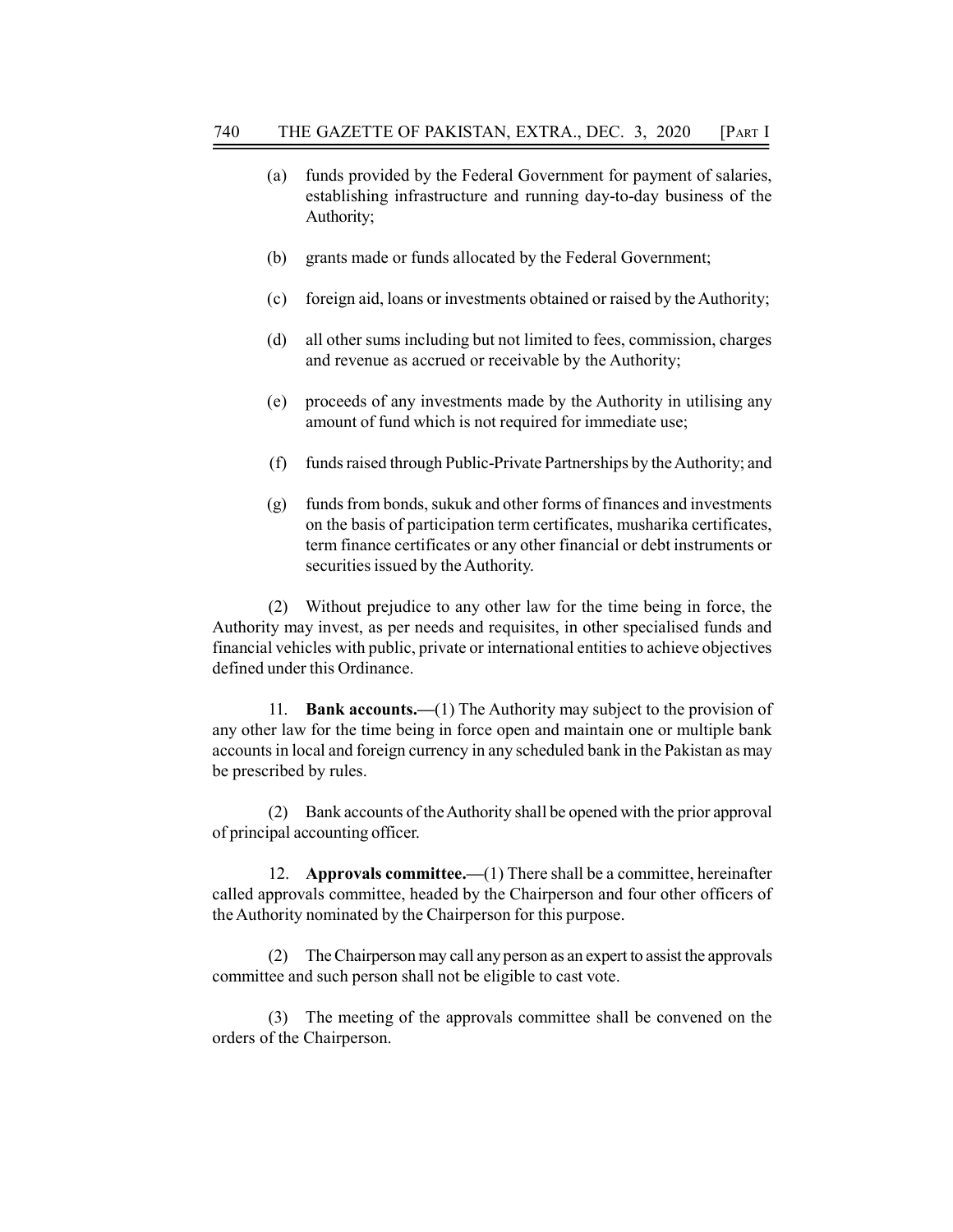(4) The approvals committee shall meet as frequently as required but not less than once every quarter.

(5) Fifty percent or more of the members shall constitute quorum of the approvals committee.

(6) Where the Chairperson is not present, an officer of the Authority nominated by the Chairperson shall chair the approvals committee.

(7) The decisions of the approvals committee shall be taken by majority of the total membership present and voting. In case of the equal voting, the Chairperson of the committee shall have the discretion to take decision.

(8) The Chairperson shall appoint an officer from the Authority to be the secretary of the said committee.

(9) The Chairperson shall be competent to remove or substitute any member of the committee if desired.

13. Functions and responsibilities of the approvals committee.— The functions and responsibilities of the approvals committee shall be—

- (a) to approve such procedures, mechanisms and regulations for implementation of this Ordinance as are applicable to all zones or a particular zone;
- (b) to review and recommend amendments in national information and communication technology strategy, national emerging technologies strategy and other technology and science related initiatives;
- (c) to approve or amend development plan and master plan for each zone;
- (d) to approve all strategic initiatives of the Authority including, but not limited to, inter-alia, establishing new zones, entering into agreement with other entities, joint ventures, public private partnerships etc.
- (e) to notify with approval of relevant authorities' additional incentives for zone developers and zone enterprises;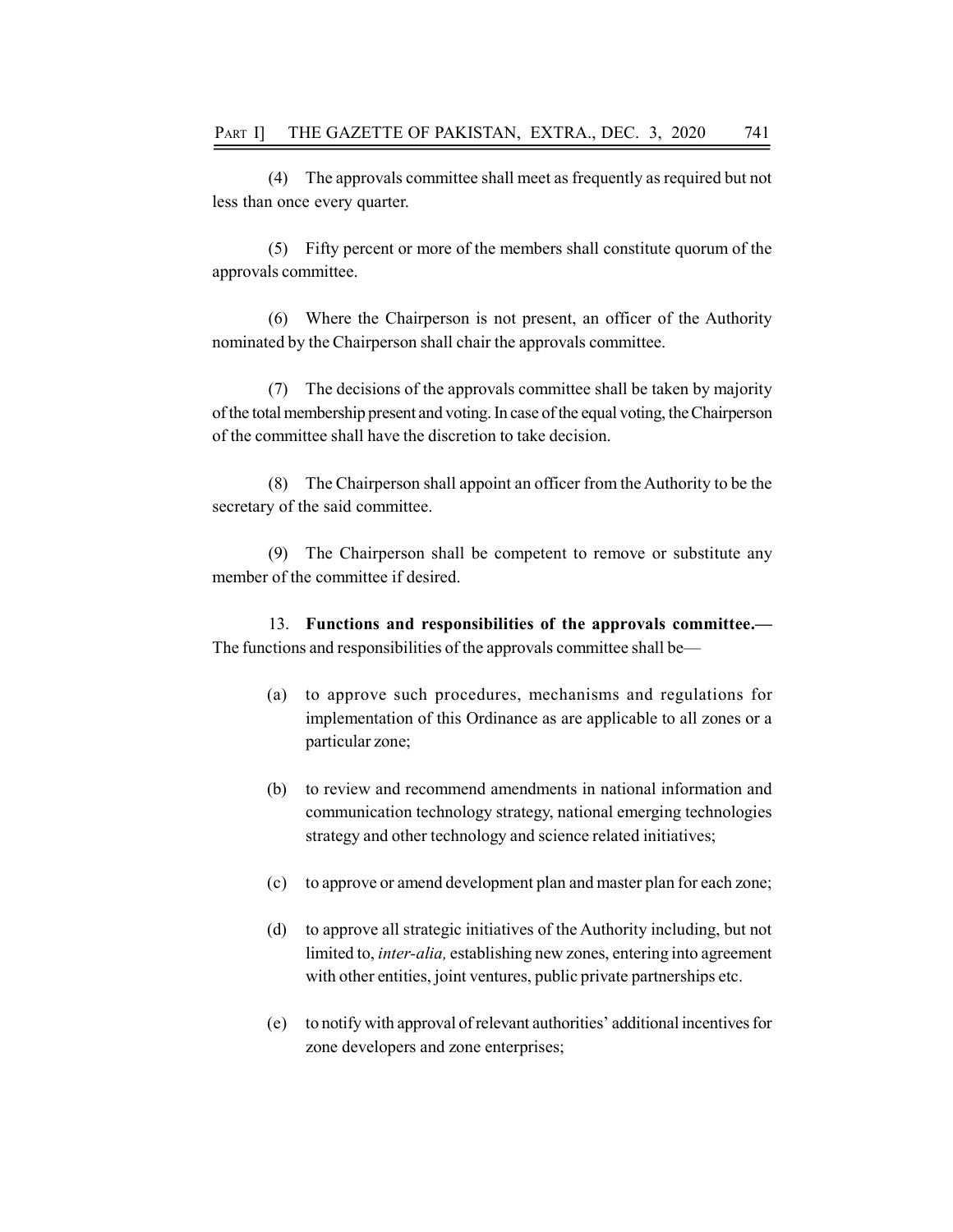- (f) to review and direct actions on annual and bi-annual reports submitted by the Authority;
- (g) to annually review the implementation of this Ordinance with a view to improving policies relating to zones;
- (h) to take any other steps it deems appropriate in order to advance the objectives of this Ordinance;
- (i) to approve any existing or new zone proposed by any investor, whether public or private;
- (j) recommend applicable incentives for zone developers and zones enterprises;
- (k) approve or cancel licences issued by the Authority for any zone enterprises and zones developers; and
- (l) consider and approve zone developers and zone enterprises applications and agreements.

14. Criteria for approval of zones.—(1) The Authority shall develop criteria for approval of zones under its rules and regulations.

15. Licensing of zone enterprises and zone developers.—(1) The Authority shall develop the criteria and procedures for licensing of the zone enterprises and zone developers.

16. Sanctions against zone enterprises and zone developers.—A mechanism may be developed by the Authority for sanctions against zone enterprises and zone developers for violations as per rules and regulations of the Authority.

17. Land regime.—(1) The Authority may acquire land itself or request to the Federal or Provincial Governments to acquire land on its behalf, subject to prevailing laws.

(2) The Federal Government may transfer any land, property, asset, infrastructure, facility to the Authority, subject to prevailing laws.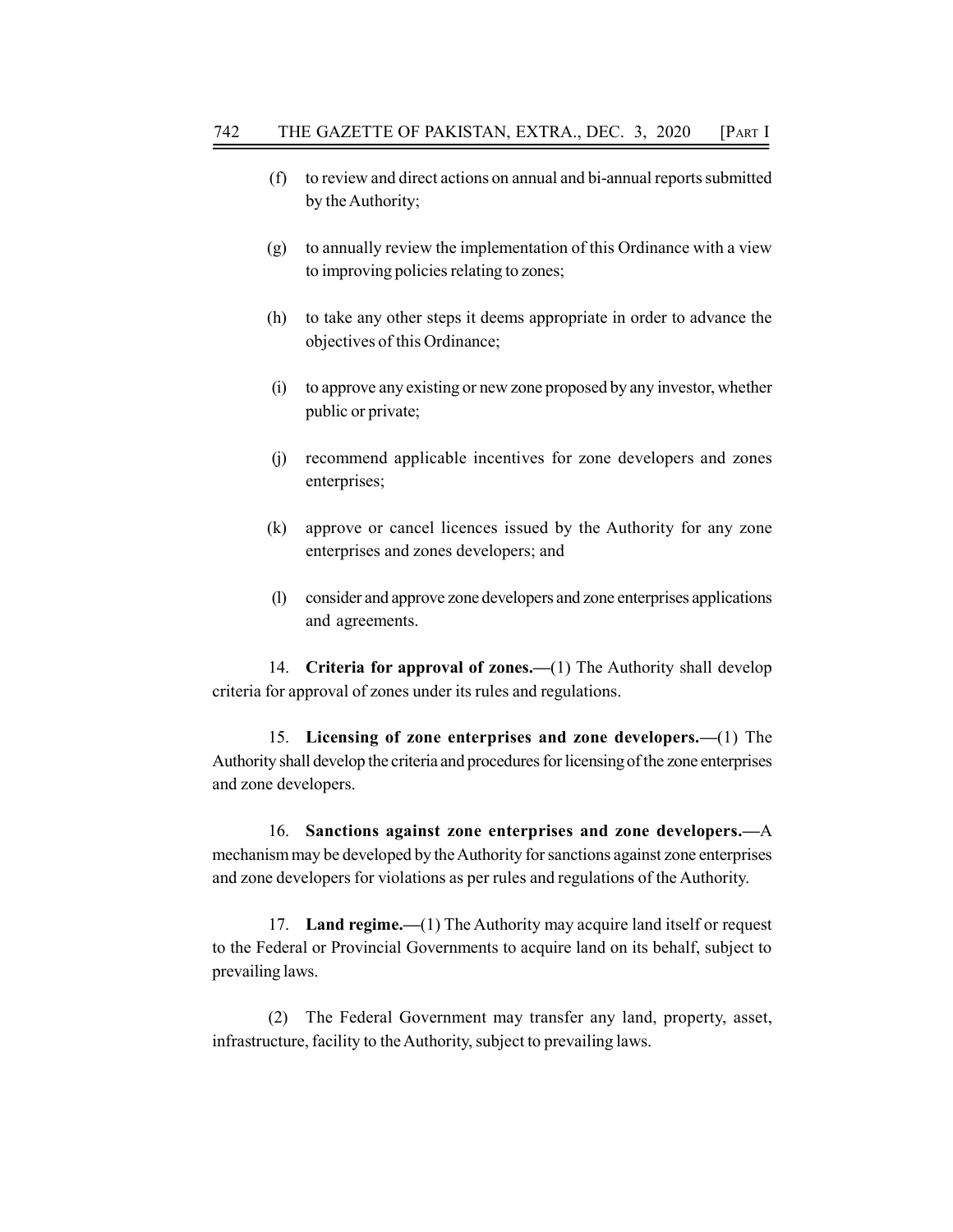18. Public utilities and other facilities.—(1) The Authority shall provide infrastructure facilities such as electricity, water, gas, roads, telecommunication services and other essential facilities necessary for efficient operations in a zone:

Provided that the cost of providing such facilities shall be borne by the zone developers and zone enterprises.

(2) The zone developer shall have the right to set up a renewable, geo-thermal, hydel or other captive electric power generation plant or install power generator of sufficient size to cater the expected demand for electricity within a particular zone as per rules and regulations of the Authority and to sell only the excess electricity generated outside that particular zone as per prevailing laws.

19. **Incentives for zones.** (1) On execution of relevant agreement with the Authority, the zone developers as well as zone enterprises in a zone shall be entitled to incentives outlined in sections 21 and 22.

(2) With the objective of promoting a particular sector, industry or Zone, the Authority may grant additional benefits to zone enterprises and zone developers, provided that—

- (a) such additional benefits may only be granted if the Authority finds these to be justified on the basis of an economic impact assessment.
- (b) such additional benefits, if granted conditionally, may be liable to be forfeited with retroactive effect if it is finally determined that a zone developer or zone enterprise has failed to comply with the conditions prescribed for the additional benefits in question; and
- (c) the Authority shall make economic impact assessment of the zone within five years from the date of the agreement is signed and within the first year of operations of an enterprise.
- (3) Any additional benefits granted by Authority—
- (a) shall be deemed to be included in the relevant development agreements; and
- (b) shall become effective on such conditions as the Authority may stipulate.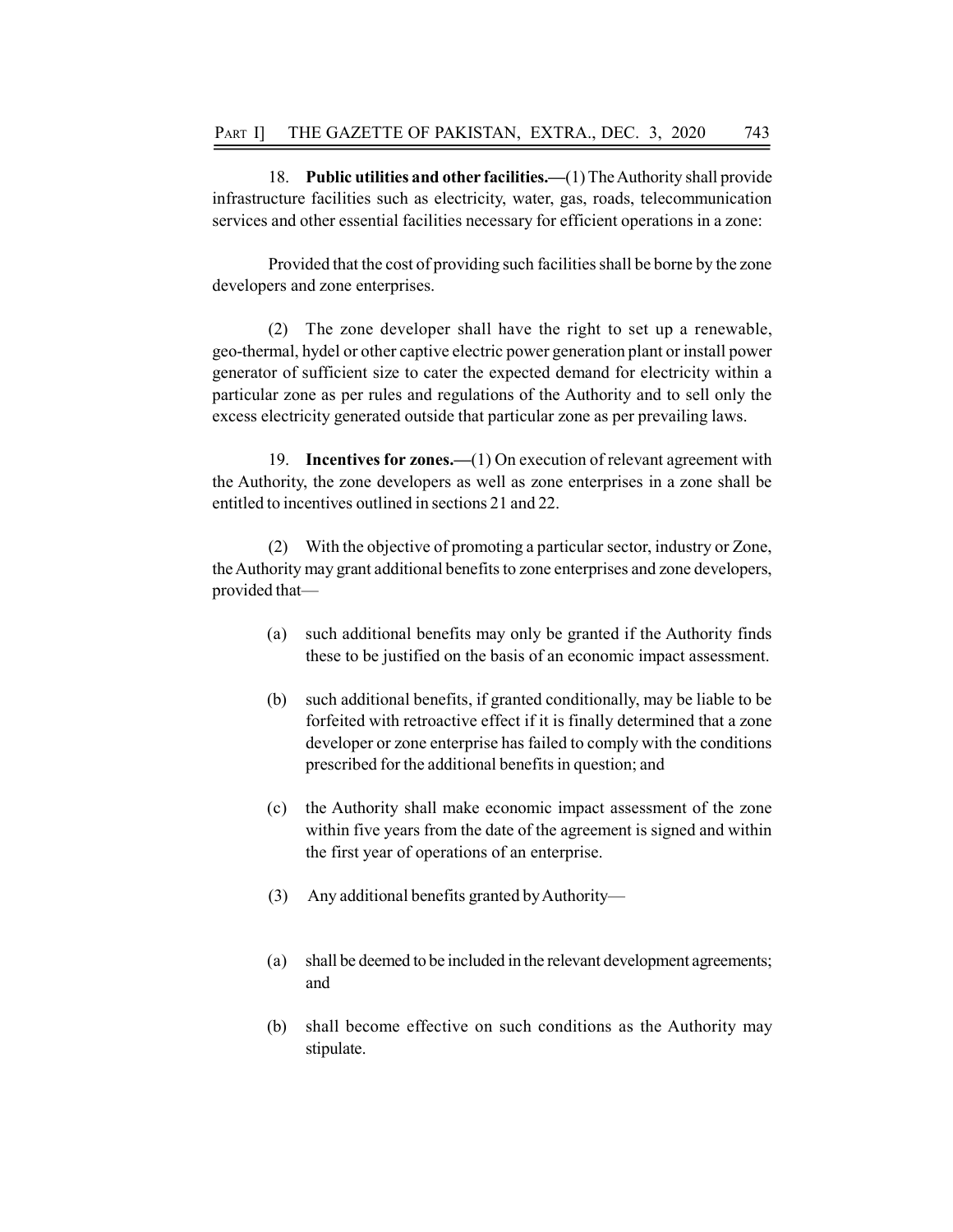(4) Nothing in this Ordinance shall be construed to limit the Authority of any Federal, Provincial and Local Government Authority to grant such additional benefits to zone developers and zone enterprises as are within the scope of their respective statutory powers.

(5) The State Bank of Pakistan may issue special foreign exchange regulations for special technology zones.

20. Protection of incentives.—(1) Incentives under this Ordinance shall be additional to all incentives, benefits and protections, which may be applicable to zone developers and zone enterprises under generally applicable legislation and international agreements of Pakistan.

(2) These incentives shall not be withdrawn prematurely and retrospectively and any change therein shall be to the advantage of the zone developer and zone enterprise.

21. Incentives for zone developers.—The following shall be incentives for zone developers namely:—

- (a) exemption from all taxes on income accruable in relation to the development and operations of the zones for a period of ten years, starting from the date of signing of the development agreement;
- (b) exemption from all custom duties and taxes for a period of ten years from the date of signing of the development agreement on capital goods including but not limited to materials, plant, machinery, hardware, equipment and software imported into Pakistan for consumption within zones by the Authority and zone developers; and
- (c) exemption from general sales tax (GST) on goods and services on import of plant, machinery, equipment and raw-materials for consumption of these items within zones by the Authority and zone developers.

22. Incentives for zone enterprises.—The following shall be incentives for zone enterprises, namely:—

(a) exemption from all income taxes (withholding tax, presumptive tax) for a period of ten years from the date of issuance of license by the Authority;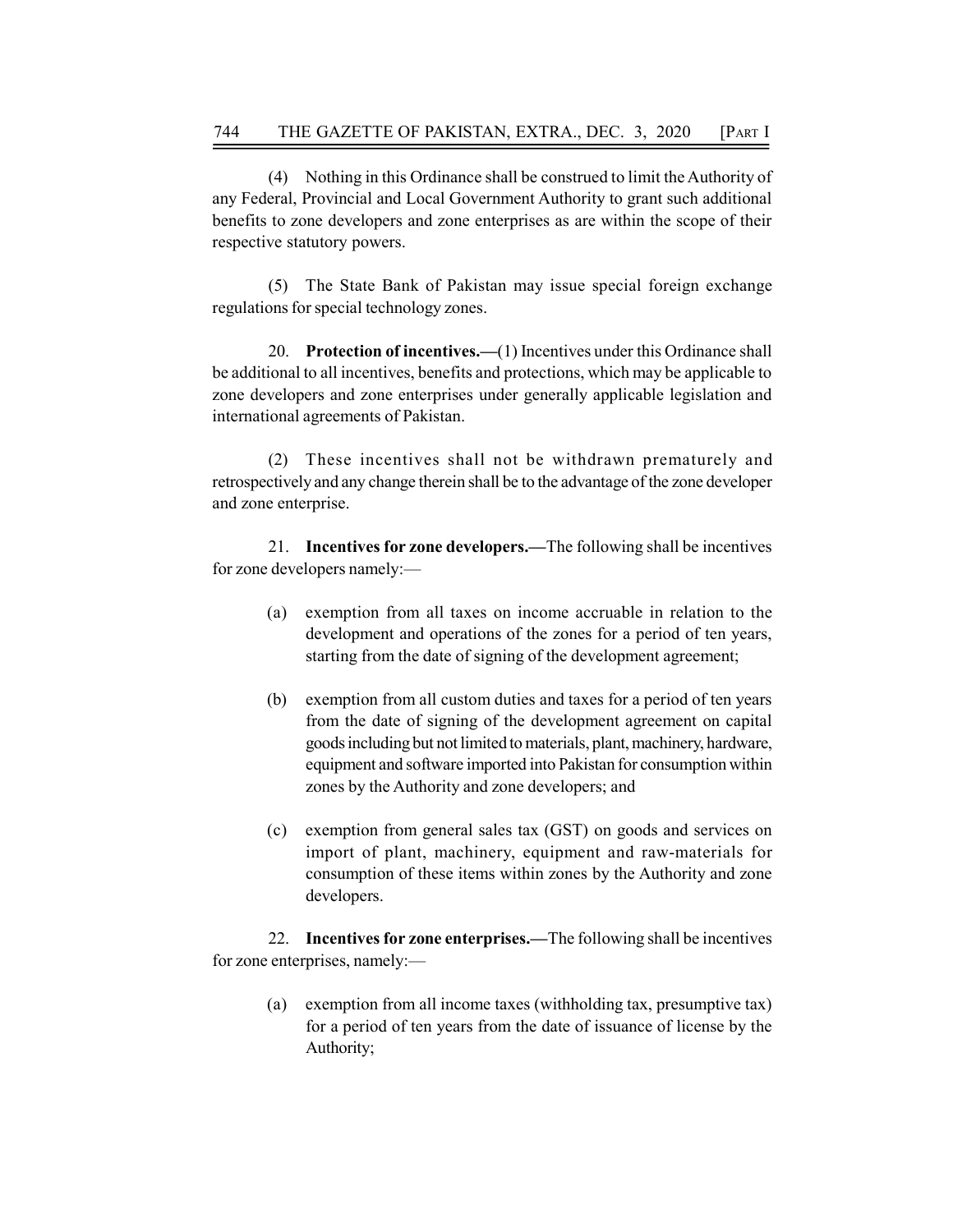- (b) exemption from all custom duties and taxes for a period of ten years from the date of issuance of license by the Authority on capital goods including but not limited to materials, plant, machinery, hardware, equipment and software imported into Pakistan for consumption within zones by the Authority and zone enterprises;
- (c) exemption from property tax for ten years from the date of issuance of license by the Authority;
- (d) exemption from G.S.T on goods and services on import of plant, machinery, equipment and raw-materials for consumption of these items within zones by the Authority as well as zone enterprises; and
- (e) tax exemption on dividend income and long-term capital gains from investments in a venture capital (VC) undertaking for a period of ten years from the date of issuance of license by the Authority.

23. Alternate dispute resolution mechanism.—(1) The Authority shall establish alternate dispute resolution mechanism for settlement of any disputes between zone enterprises and zone developers, for the purpose of this Ordinance.

24. Powers to make rules.  $-(1)$  The Authority may, with approval of the Federal Government, make rules as deemed necessary for implementation and to carry out purposes of this Act.

(2) Until the rules referred to in sub-section (1) are made, the President of the Board shall be competent to determine, the terms and conditions for appointment of the Chairperson, executive directors, officers and employees of the Authority.

25. Powers to make regulations.—(1) The Authority may, with the approval of the Board, make regulations as deemed necessary for implementation and to carry out purposes of this Ordinance.

26. Annual report.—(1) The Authority shall prepare and submit to the Federal Government, within four months of the expiry of each financial year, a report on the conduct of its functions and affairs for that year.

- (2) Each such annual report shall include—
- (a) an audited statement of income and expenditure;
- (b) an audited balance sheet;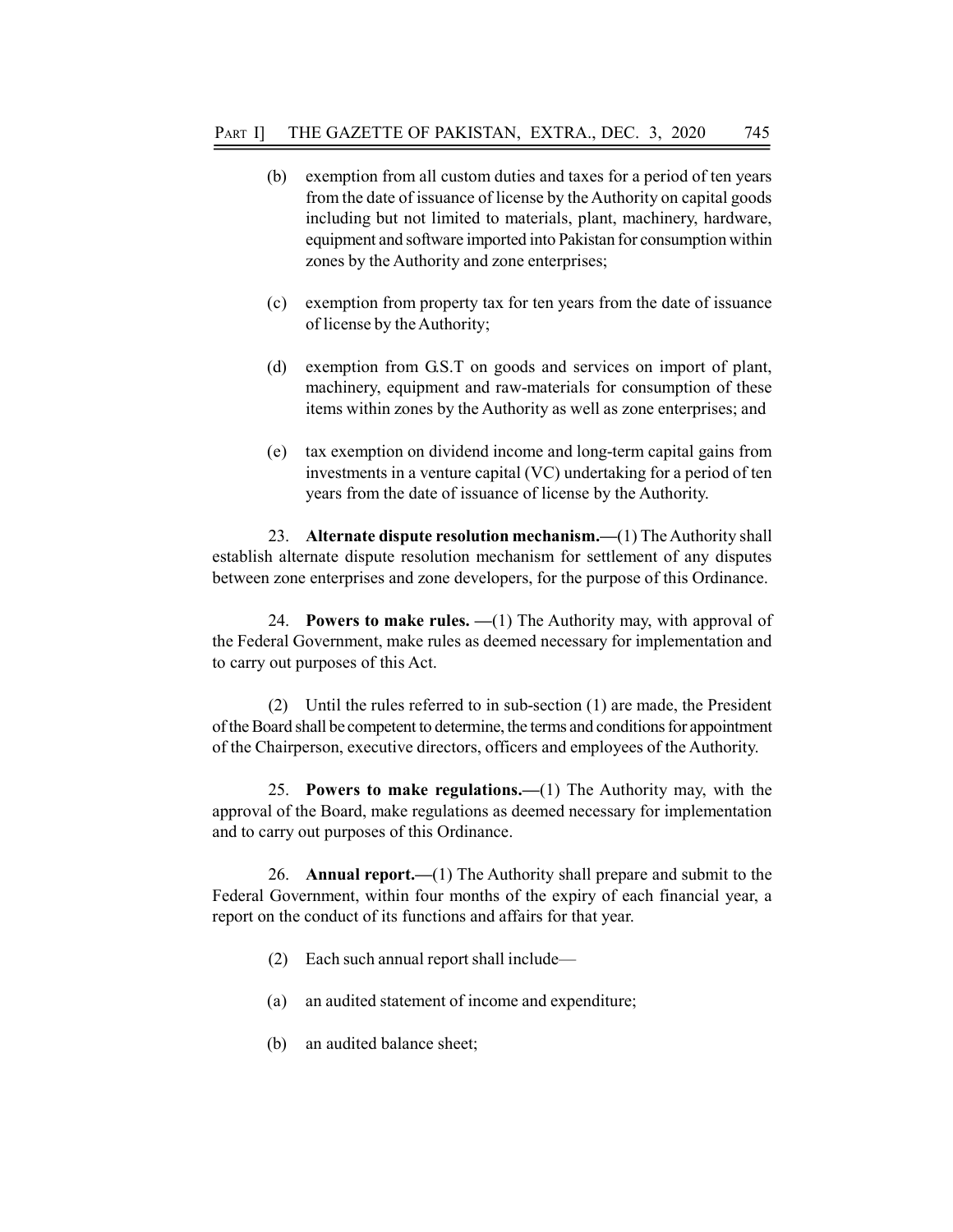- (c) a short financial statement of preceding financial year;
- (d) activities of the Authority during previous financial year;
- (e) an outline of the investment programs for the year ahead; and
- (f) any other matter which the Federal Government may direct or the Authority may consider appropriate to make its report more selfspeaking about its initiatives and achievements.

27. Delegation of powers.  $-(1)$  The Board may delegate any of its powers and assign its functions subject to such conditions as it may deem fit to impose, to the Chairperson or a committee.

28. Recruitment.—(1) The Authority may, from time to time, determine the need to employ and appoint such officers, members of its staff, advisers, consultants, and other employees, as it considers necessary for efficient performance of its functions on such terms and conditions as may be prescribed by regulations, provided that all appointments shall be made in accordance with the prescribed educational, technical or professional qualifications and experience.

29. Employee of the Authority to be public servants.—(1) For the purposes of this Ordinance, the officers and members of the staff, advisers, consultants and experts of the Authority shall be deemed to be public servants within the meaning of section 21 of the Pakistan Penal Code, 1860 (Act XLV of 1860).

30. Assistance from agencies.—(1) The Authority may seek any information from all sources including any Ministry, Division, department, statutory body, corporation, agency of the Federal Government which, in its opinion, concerns any matter relating to the Authority and the requisite information shall be provided to the Authority within time frame stipulated by it.

31. Indemnity.—No suit, prosecution or other legal proceedings shall lie against the Authority, the Chairperson, members of the Authority, the employees and consultants of the Authority for anything done in good faith or intended to be done under this Ordinance or any rule or regulation made thereunder.

32. Ordinance to override other laws.—The provisions of this Ordinance shall have effect notwithstanding anything to the contrary contained in any other law for the time being in force and any such law shall, to the extent of any inconsistency, cease to have any effect on the commencement of this Ordinance.